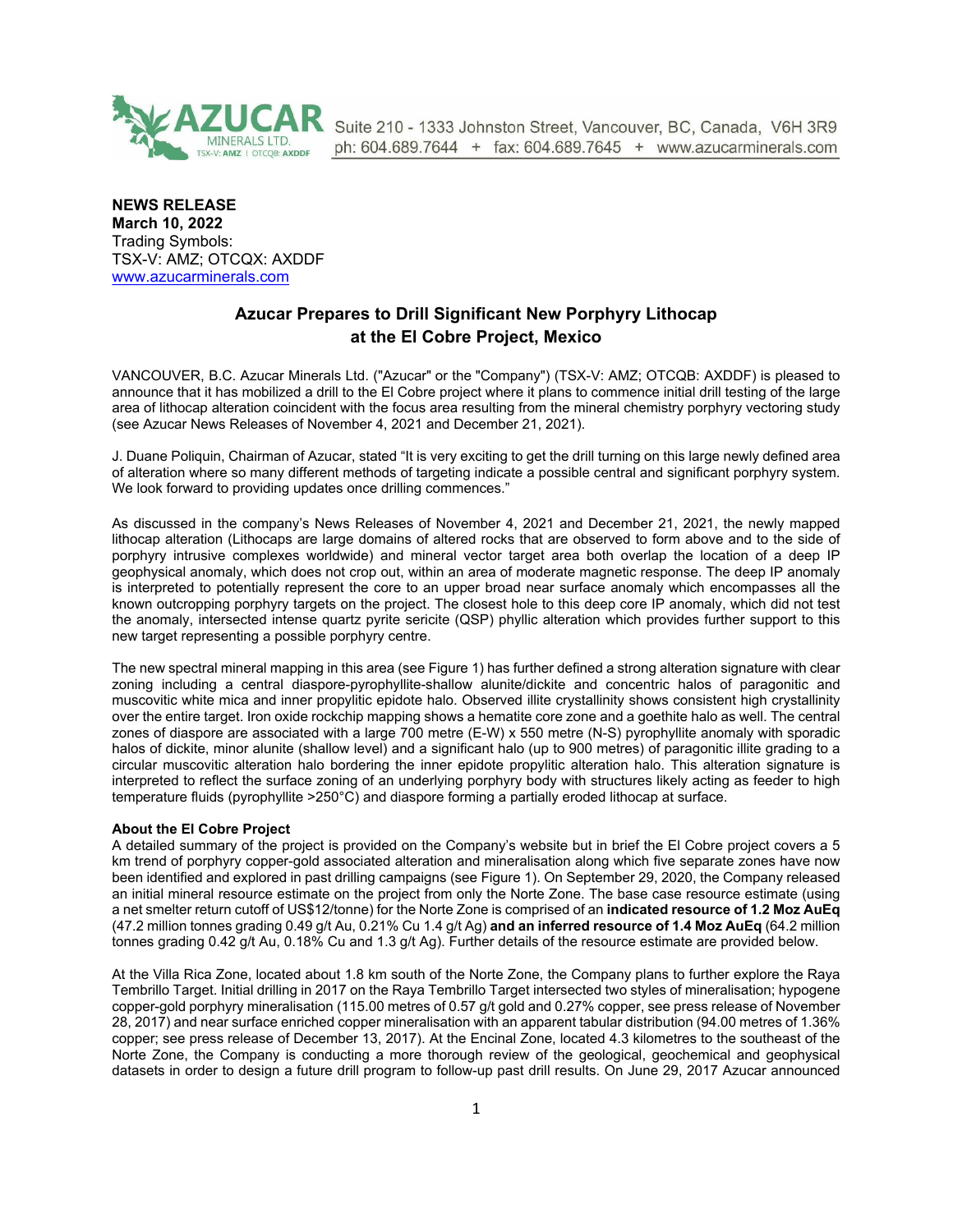the results of initial drilling on this exposed stockwork (Hole EC-17-025) that returned results including 34.47 metres grading 0.73 g/t Au and 0.20% Cu.

Past drilling campaigns have returned significant porphyry copper and gold assays from multiple targets around this new mineral vector target area. The previously tested and known porphyry mineralisation, including the Norte deposit on which the Company has developed a resource (see below), appear to mantle and surround this new target area in a roughly arcuate zone of high magnetic response. High grade intersections from these targets highlight the potential for significant mineral endowment and for higher grade porphyry mineralisation including the following (see Figure 1 for locations):

| <b>INVITE COLIC</b> |          |        |                |            |        |  |
|---------------------|----------|--------|----------------|------------|--------|--|
| Hole                | From (m) | To (m) | Interval $(m)$ | Au $(g/t)$ | Cu (%) |  |
| EC-17-018           | 222.40   | 334.50 | 112.10         | 1.35       | 0.48   |  |
| EC-17-026           | 543.45   | 609.90 | 66.45          | 2.41       | 0.61   |  |
| Including           | 543.45   | 569.45 | 26.00          | 4.15       | 1.00   |  |
| EC-17-029           | 204.15   | 314.15 | 110.00         | 1.87       | 0.48   |  |
| Including           | 208.15   | 240.15 | 32.00          | 2.57       | 0.57   |  |
| and                 | 264.15   | 300.15 | 36.00          | 2.02       | 0.51   |  |

## Norte Zone

#### Raya Tembrillo (1.8km South of Norte)

| Hole                  | (m)<br>∙rom | (m)    | (m)<br>Interval | (g/t)<br>Au | (9/6)<br>υu                               |
|-----------------------|-------------|--------|-----------------|-------------|-------------------------------------------|
| $\sim$<br>-U3/<br>ヒしー | 302.00      | 320.00 | 18.00           | ົດຂ<br>ں ے. | $\Gamma$<br>$\ddot{\phantom{1}}$<br>,ບ.ບ∠ |

#### Primo Zone (1.4km South of Raya Tembrillo)

| Hole      | (m)<br>⊦rom | (m)    | (m)<br>Interval | (g/t)<br>Au | (9/6)<br>Cu |
|-----------|-------------|--------|-----------------|-------------|-------------|
| EC-19-086 | 868.40      | 918.00 | 49.60           | 0.99        | 0.61        |
| Including | 878.40      | 914.40 | 36.00           | .10         | 0.68        |

### Porvenir Zone (2.5 km SE of Norte, 1.0 km west of Primo

| Hole                           | (m)<br>-rom | ັo (m) | (m)<br>Interval | (g/t)<br>Au | (9/6)<br>Cu |
|--------------------------------|-------------|--------|-----------------|-------------|-------------|
| EC-.<br>7-040<br>$\rightarrow$ | 243.00      | 255.00 | 12.00           | 2.43        | 0.82        |
| EC-<br>-18-056                 | 381.50      | 408.00 | 26.50           | 70<br>.     | 0.34        |

More information on El Cobre is available on the Azucar website at [http://www.azucarminerals.com](http://www.azucarminerals.com/).

#### **Technical Details and the El Cobre NI 43-101 Technical Report**

For details on the estimation of mineral resources, including the key assumptions, parameters and methods used to estimate the Mineral Resources at the El Cobre property, Canadian investors should refer to the report dated effective November 13, 2020, and titled "NI 43-101 Technical Report Mineral Resource Estimate on the El Cobre Copper-Gold-Silver Property, Veracruz State, Mexico" which is available under Azucar Minerals' profile on SEDAR ([www.sedar.com](https://www.globenewswire.com/Tracker?data=H97e7xp4OnnhH6KKINIULm1PmCrjO785f-crMi0jMOZv6JU_6JnToF5WG9MWBuyryHVo541vCuqmhSK4Le-I4g==)) and on the Company's website. The Technical Report was authored by Kris Raffle, P.Geo. of APEX Geoscience Ltd., and Sue Bird, M.Sc., P.Eng. of Moose Mountain Technical Services. The NSR and AuEq values were calculated using US\$1,500/oz gold, US\$3.00/lb copper and US\$18/oz silver, and using metallurgical recoveries of 88% for gold and copper, and 70% for silver.

Morgan Poliquin, Ph.D., P.Eng. a Qualified Person under NI 43-101 the President and CEO as well as a Director of the Company reviewed and approved the other technical information. The porphyry mineralisation and past drilling results discussed and reviewed in this news release are associated with broad areas of alteration and stockwork and sheeted porphyry style veining. True widths cannot be determined at this time. The analyses reported were carried out at ALS Global Laboratories of North Vancouver using industry standard analytical techniques. For gold, samples are first analysed by fire assay and atomic absorption spectroscopy ("AAS"). Samples that return values greater than 10 g/t gold using this technique are then re-analysed by fire assay but with a gravimetric finish. For copper, samples are first analysed by Inductively Coupled Plasma – Atomic Emission Spectroscopy ("ICP-AES"), with four acid digestion. Samples that return values greater than 10000 g/t copper using this technique are then re-analysed by HF-HNO3- HCLO4 digestion with HCL leach and ICP-AES finish. Blanks, field duplicates and certified standards were inserted into the sample stream as part of Azucar's quality assurance and control program which complies with National Instrument 43-101 requirements.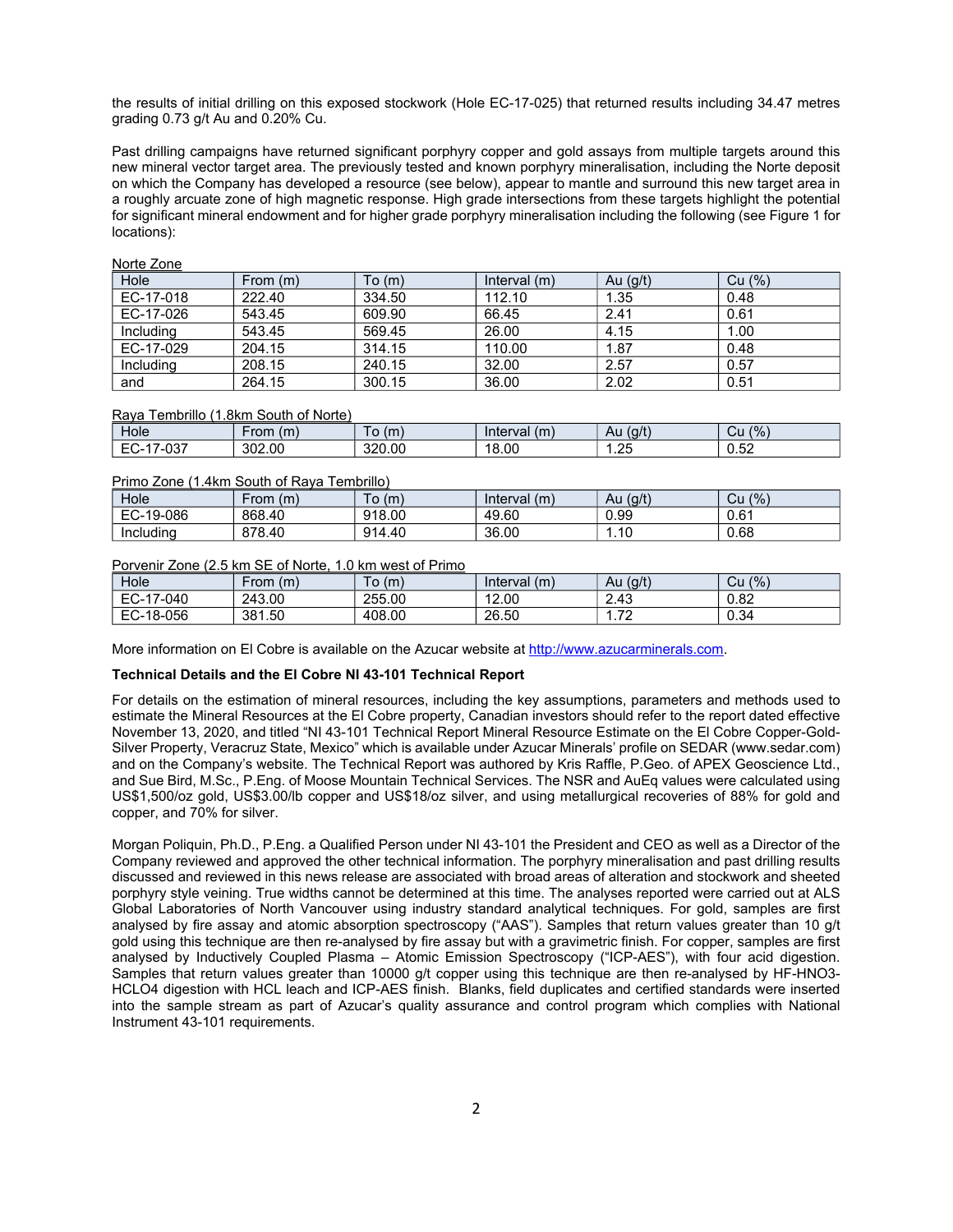Azucar also announces that, pursuant to its Stock Option Plan, it has granted stock options to a Director of the Company to purchase 400,000 common shares in the capital of the Company at an exercise price of \$0.11 per share which expire on March 10, 2027.

#### **About Azucar**

Azucar is an exploration company exploring the El Cobre project in Veracruz, Mexico, which covers multiple gold-rich porphyry targets, as demonstrated by past drilling. Azucar holds a 100% interest in the El Cobre project, subject to net smelter returns ("NSR") royalty interests, assuming production from the property exceeds 10,001 tonnes per day of ore, totaling 2.25% which can be reduced to 2.0% though the payment of US\$3.0 million.

On behalf of the Board of Directors,

*"J. Duane Poliquin"* J. Duane Poliquin, P.Eng. Chairman Azucar Minerals Ltd.

*Neither the TSX Venture Exchange nor its Regulation Services Provider (as that term is defined in policies of the TSX Venture Exchange) accepts responsibility for the adequacy or accuracy of this release.* 

*This news release includes forward-looking statements that are subject to risks and uncertainties. All statements within it, other than statements of historical fact, are to be considered forward looking. Although the Company believes the expectations expressed in such forward-looking statements are based on reasonable assumptions, such statements are not guarantees of future performance and actual results or developments may differ materially from those in forward-looking statements. Factors that could cause actual results to differ materially from those in forward-looking statements include market prices, exploitation and exploration successes, continued availability of capital and financing, and general economic, market or business conditions. There can be no assurances that such statements will prove accurate and, therefore, readers are advised to rely on their own evaluation of such uncertainties. We do not assume any obligation to update any forward-looking statements, other than as required pursuant to applicable securities laws.*

Contact Information:

Azucar Minerals Ltd. Tel. 604.689.7644 Email: [info@azucarminerals.com](mailto:info@azucarminerals.com) <http://www.azucarminerals.com/>